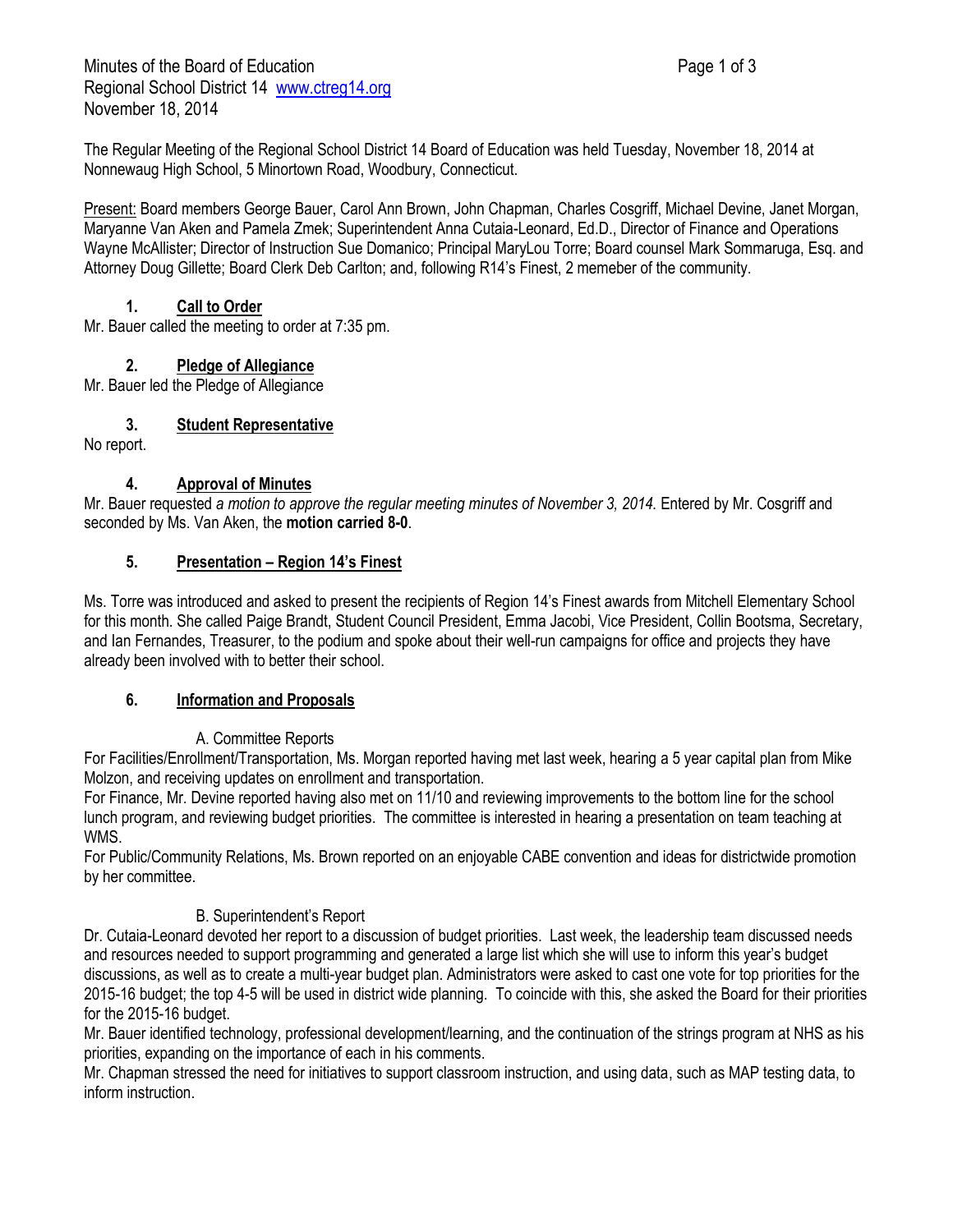Ms. Van Aken agreed with the importance of continuing to fund technology improvements and professional learning. She is interested in the relationship between curriculum development and what we are doing with all the student data we collect. She also wants to see progress with security continue, and agreed it is important to see the strings program expand to the high school.

Mr. Cosgriff agreed with the importance of educational technology; the importance of using data we collect to inform curriculum; the continuation of security enhancements; and the importance of publicizing what the students accomplish (test scores) and more PR on the topic of student achievement as a way to justify the budget.

Ms. Brown stressed commitment to the CCSS and what that means; the importance of educating the "whole child;" and the need for foreign languages in our global society.

Mr. Devine stressed the need for technology – as well as the use of it. He advocated for following the recommendations we have received based on assessments of our programs. He endorsed analyzing data and reflecting on it, informing instruction and curriculum with it. He recommends more delivery of instruction through technology, electronically. He endorsed an evaluation program which will drive the district's ability to have the right people in place. He believes there is more to be done in the area of safety, but also in areas of bullying and substance abuse. He is also concerned about the maintenance and upkeep of our facilities, urging we stop kicking cans down the road. He also stressed making up for lost time on the building project, as the community deserves this.

Ms. Zmek stressed safety and security, too. She expressed concern over the condition of our facilities, including MES. Professional development/learning is key, she said, as is technology for our students and moving away from printed paper. Ms. Morgan stressed that budget requests be "needs" and not just "wants." Whatever is requested must be in the best interest of students, and there must be able to grow and not become quickly outdated. She is also concerned about facility maintenance and addressing issues while they are small, and the importance of upkeep. She urged not continuously cutting Mr. Molzon's budget items.

Dr. Cutaia-Leonard thanked the Board for its valuable input. From this feedback she will cobble the pieces together for the perfect puzzle. She stressed, again, her desire for a multi-year plan and said decisions need to be made with a multi-year approach. It's a process, she said, and this year the Board will take on the 2015-16 budget; but, will then start to look multiyear, 3-5 years out, and marrying these plans with a capital improvement plan.

### C. Board Members' Comments

Mr. Bauer and Ms. Brown commented on a great CABE convention.

## **7. Privilege of the Floor**

Jim Crocker, Woodbury, offered congratulations to MES for moving up in rank from 205 in 2012 up 36 slots in 2013. This, he felt, should be recognized. He congratulated the district on the acquisition of Dr. Cutaia-Leonard, who he finds refreshing with great ideas. He agrees with the idea of a 5 year plan, and was pleased she not once referred to the CCSS – a homerun. He believes the most important asset we have is our teachers, and asked the Board to consider how much time they spend not teaching but rather doing data entry, filling out forms, and so on. If it is too much time, he suggests the Board resolve to automate, eliminate, or delegate these responsibilities so teachers can teach.

### **8. New Business requiring Board action**

Mr. Devine entered the following: *Moved that the Board of Education accept as complete Vo-Ag Grant #214-0090VA/A* Second by Ms. Van Aken. **Motion carried 8-0.**

Mr. Devine entered the following: *Moved that the Board of Education accept as complete Vo-Ag Grant #214-0091 VE* Second by Mr. Cosgriff. **Motion carried 8-0.**

Mr. Devine entered the following: *Moved that the Board of Education accept as complete Vo-Ag Grant #214-0092 VE* Second by Ms. Van Aken. **Motion carried 8-0.**